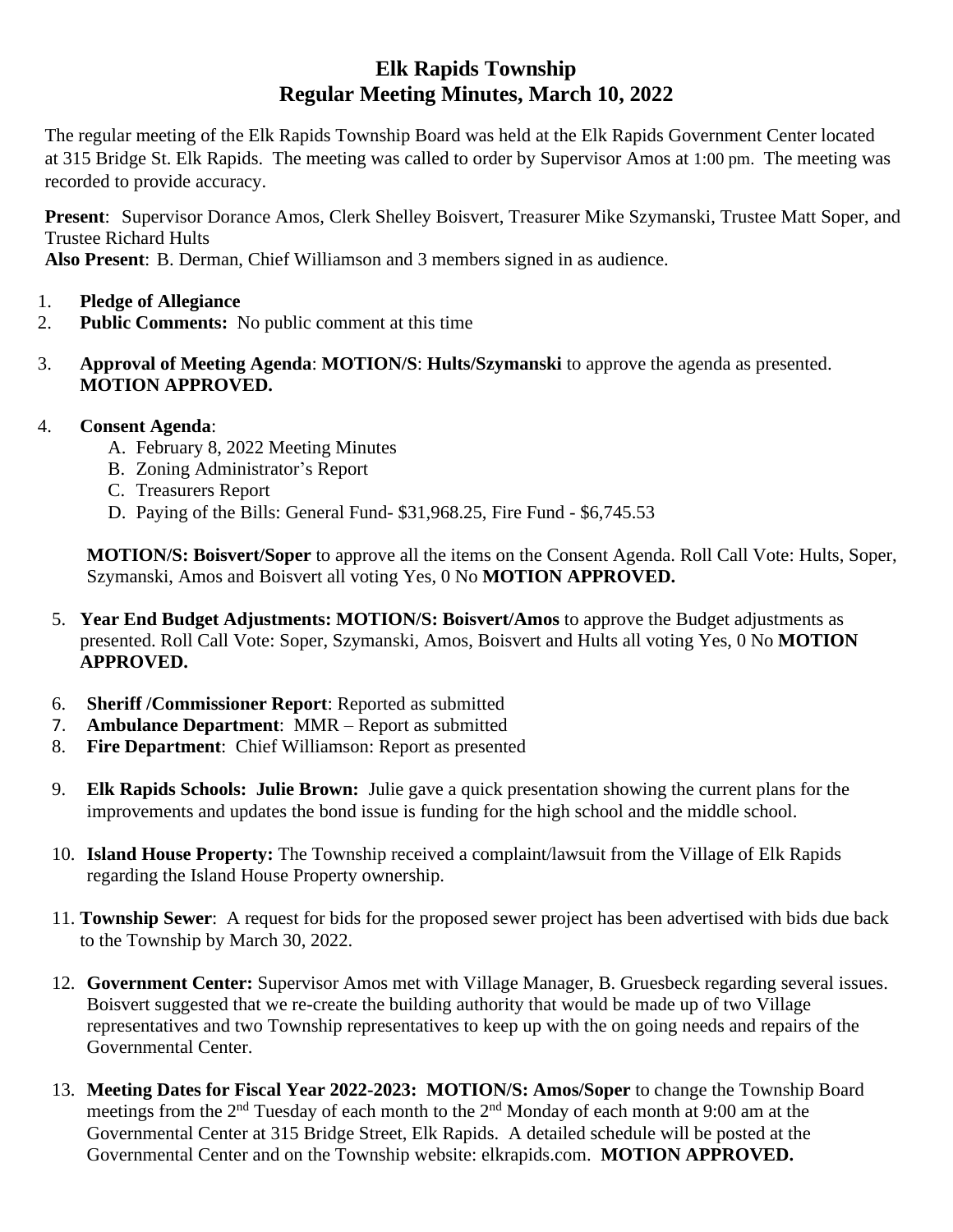14. **Newspaper of Record:** Elk Rapids News: **MOTION/S**: **Hults/Szymanski** to approve the Elk Rapids News as the Township's newspaper of record. **MOTION APPROVED.**

## 15. **Salary Resolutions for the Fiscal Year 2022 - 2023**

- A. **Resolution 2022-1**: Supervisor Salary (\$24,000, plus health stipend of \$4,800) **MOTION/S: Soper /Boisvert** to approve Resolution 2022-1. Roll Call Vote: Szymanski, Amos, Boisvert, Hults and Soper all voting Yes, 0 No **MOTION APPROVED.**
- B. **Resolution 2022-2**: Treasurer Salary (\$24,000, plus health stipend of \$4,800) **MOTION/S: Amos /Boisvert** to approve Resolution 2022-2. Roll Call Vote: Amos, Boisvert, Hults, Soper and Szymanski all voting Yes, 0 No **MOTION APPROVED.**
- C. **Resolution 2022-3**: Clerk Salary (\$27,000, plus health stipend of \$4,800) **MOTION/S: Szymanski/Amos** to approve Resolution 2022-3. Roll Call Vote: Boisvert, Hults, Soper, Szymanski and Amos all voting Yes, 0 No **MOTION APPROVED.**
- D. **Resolution 2022-4**: Trustee Salary (\$3,000 annual) **MOTION/S: Amos /Boisvert** to approve Resolution 2022-4. Roll Call Vote: Hults, Soper, Szymanski, Amos and Boisvert all voting Yes, 0 No **MOTION APPROVED.**
- E. **Resolution 2022-5**: Staff Salary Annual and Hourly **MOTION/S: Boisvert/Amos** to approve Resolution 2022-5. Roll Call Vote: Soper, Szymanski, Amos, Boisvert and Hults all voting Yes, 0 No **MOTION APPROVED.**
- 16. **Resolution 2022-6: Appropriation Act for FY 2022 – 2023 Budget MOTION/S: Hults /Soper** to approve Resolution 2022-6. Roll Call Vote: Szymanski, Amos, Boisvert, Hults and Soper all voting Yes, 0 No. **MOTION APPROVED.**
- 17. **Road Millage Renewal Proposal: Resolution 2022-7. MOTION/S: Soper /Szymanski** to approve Resolution 2022-7. Roll Call Vote: Amos, Boisvert, Hults, Soper and Szymanski all voting Yes, 0 No **MOTION APPROVED.** The Resolution and the ballot wording will be sent to the County to be placed on the ballot for the August  $2<sup>nd</sup>$  Primary Election.
- 18. **Attorney Report**: As reported
- 19. **Closed Session – Legal Consultation: MOTION/S: Boisvert/Amos** to go into closed session under Section 8 (1)(e) of the Open Meetings Act, MCL 15.268(1)(e), to consult with our attorneys regarding trial or settlement strategy in connection with the following pending lawsuits: (1) Village of Elk Rapids v Elk Rapids Township, case No. 2022-9299-CH, filed in the Antrim County Circuit Court; and (2) Mueller, et al v. Township of Elk Rapids, MOAHR Docket No. 22-000031, filed in the Michigan Tax Tribunal. An open meeting would have detrimental financial effect of the litigation or settlement position of the Township. Roll Call Vote: Boisvert, Hults, Soper, Szymanski and Amos all voting Yes, 0 No **MOTION APPROVED.** The Board stepped into another room at 1:55 PM for closed session.

The Township Board returned from closed session and re-opened the meeting at 3:17 pm.